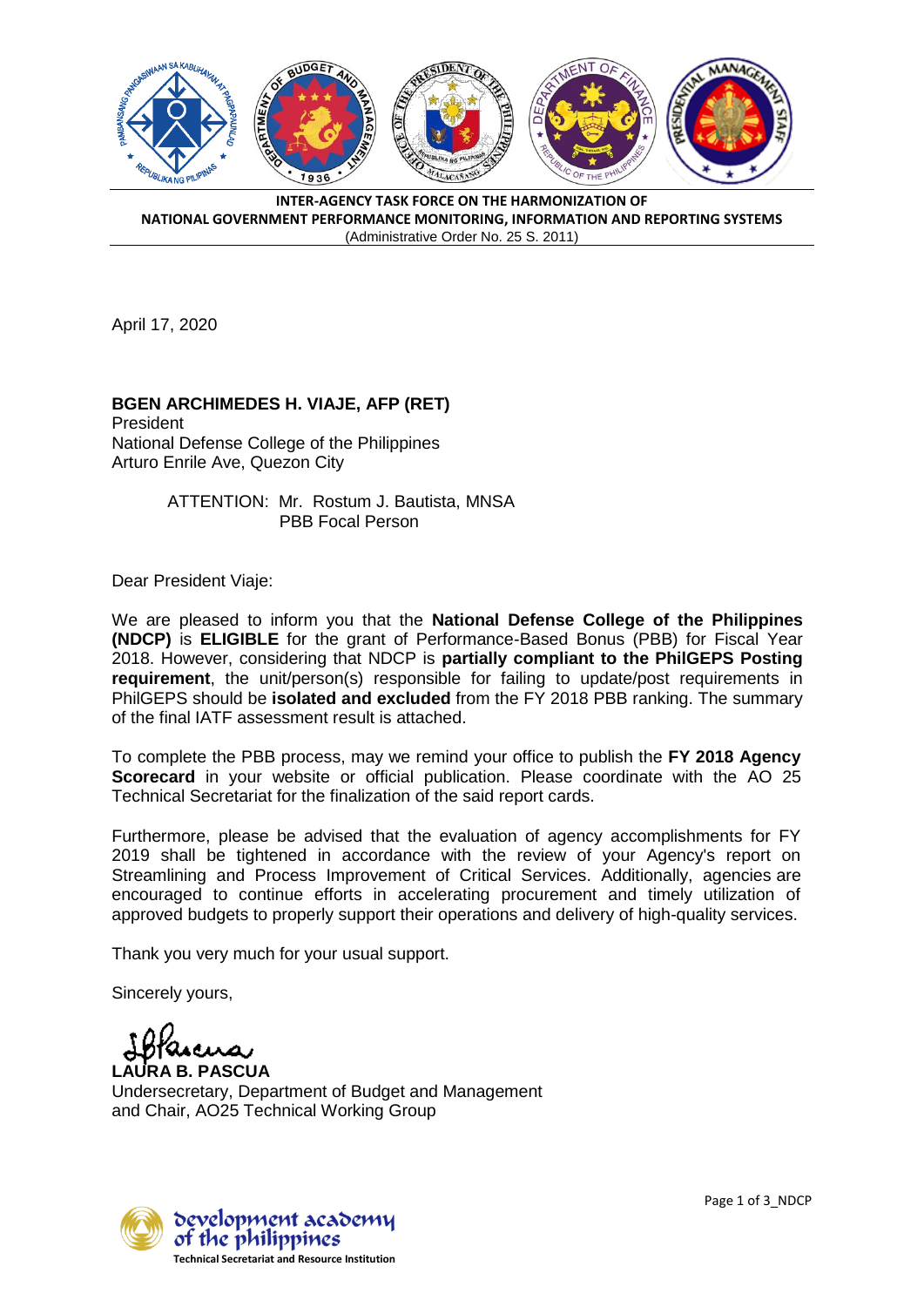

**INTER-AGENCY TASK FORCE ON THE HARMONIZATION OF NATIONAL GOVERNMENT PERFORMANCE MONITORING, INFORMATION AND REPORTING SYSTEMS** (Administrative Order No. 25 S. 2011)

| <b>National Defense College of the Philippines (NDCP)</b>                           |                                                                                                                                                                                                                                                                                                     |
|-------------------------------------------------------------------------------------|-----------------------------------------------------------------------------------------------------------------------------------------------------------------------------------------------------------------------------------------------------------------------------------------------------|
| <b>Eligibility Requirements</b>                                                     | <b>Final Assessment</b>                                                                                                                                                                                                                                                                             |
| <b>2018 Good Governance Conditions</b>                                              |                                                                                                                                                                                                                                                                                                     |
| 1.<br><b>Transparency Seal</b>                                                      | Compliant<br>$\bullet$                                                                                                                                                                                                                                                                              |
| <b>PhilGEPS Posting</b><br>2.                                                       | Partially compliant per PhilGEPS report dated<br>$\bullet$<br>5/15/2019<br>The justifications for 11<br>transactions<br>were<br>submitted by NDCP beyond the January 31,<br>2019 deadline.                                                                                                          |
| Citizen's Charter (ARTA)<br>3.                                                      | Compliant<br>$\bullet$                                                                                                                                                                                                                                                                              |
| <b>2018 Physical Target</b>                                                         |                                                                                                                                                                                                                                                                                                     |
| 4. Streamlining<br>and<br>Process<br>Improvement<br>of<br>Agency<br><b>Services</b> | Met the streamlining and process improvement<br>$\bullet$<br>requirement for FY 2018 PBB.                                                                                                                                                                                                           |
|                                                                                     | NDCP reported streamlining efforts for four (4)<br>critical services as declared in its Citizen's<br>Charter.                                                                                                                                                                                       |
|                                                                                     | 1. Processing of Application<br>2. Conduct of MNSA Program<br>3. Issuance of Clearance<br>4. Issuance of Transcript of Records<br>(TOR)/Diploma                                                                                                                                                     |
|                                                                                     | NDCP reported that the number of steps,<br>number of required documents, turnaround time,<br>and the number of signature is already minimum<br>quality<br>and<br>necessary<br>to<br>ensure<br>NDCP is encouraged to implement<br>service.<br>strategies to improve customer experience.             |
|                                                                                     | The AO25 Composite Team also observed that<br>the number of steps reported in its Modified<br>Forms A and A1 included the action of the<br>processor.<br>For<br>succeeding<br>PBB<br>cycles, NDCP should take into consideration the<br>perspective of the client in accomplishing the<br>forms.    |
|                                                                                     | NDCP is encouraged to continuously update its<br>٠<br>Citizen's Charter in order to reflect necessary<br>revisions and changes made to their services.<br>This will help maintain or improve the delivery of<br>their services to their clients, as well as to<br>effectively perform its mandates. |